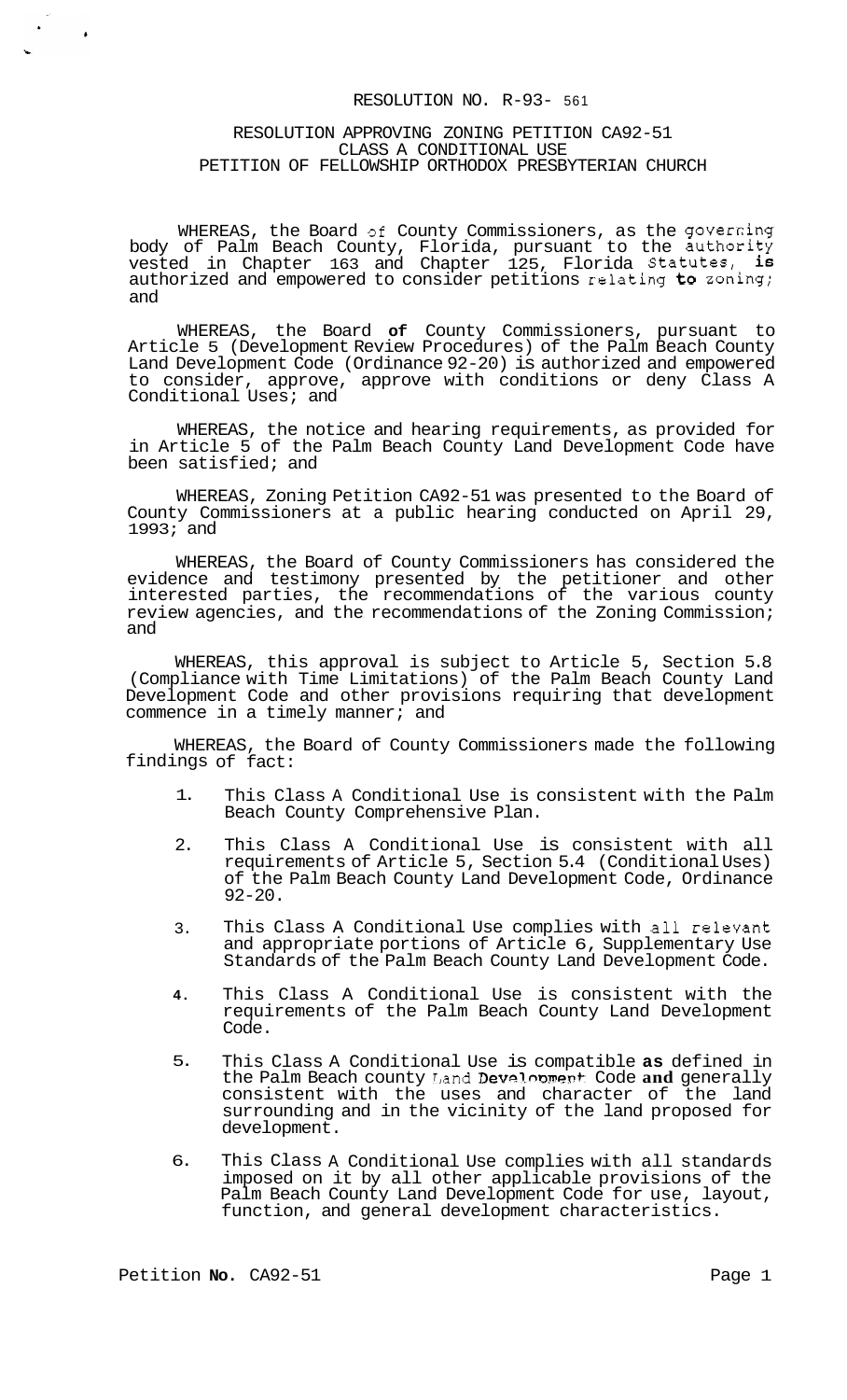- *7.*  This Class A Conditional Use is consistent with all other applicable local land development regulations.
- *8.*  This Class A Conditional Use minimizes adverse effects, including visual impact and intensity of the proposed use on adjacent lands.
- 9. This Class A Conditional Use complies with Art. 11, Adequate Public Facility Standards.
- 10. This Class A Conditional Use minimizes environmental impacts, including but not limited to water, air, stormwater management, wildlife, vegetation, wetlands and the natural functioning of the environment.
- 11. This Class A Conditional Use will result in logical, timely and orderly development patterns.
- 12. This Class A Conditional Use is consistent with applicable neighborhood plans.

WHEREAS, Article 5 of the Palm Beach County Land Development Code requires that the action of the Board of County Commissioners be adopted by resolution.

NOW, THEREFORE, BE IT RESOLVED BY THE BOARD OF COUNTY COMMISSIONERS OF PALM BEACH COUNTY, FLORIDA, that Zoning Petition CA92-51, the petition of FELLOWSHIP ORTHODOX PRESBYTERIAN CHURCH for a CLASS A CONDITIONAL USE allowing a CHURCH OR PLACE OF WORSHIP in the Residential Transitional (RT) Zoning District, on a parcel of land legally described in EXHIBIT A, attached hereto and made a part hereof , and generally located as shown on a vicinity sketch as indicated in EXHIBIT B, attached hereto and made a part hereof , was approved on April 29, 1993, subject to the conditions of approval described in EXHIBIT C, attached hereto and made a part hereof.

Commissioner  $\frac{\text{Aaronson}}{\text{Auron}}$  moved for the approval of the Resolution.

The motion was seconded by Commissioner Roberts and, upon being put to a vote, the vote was as follows:

| Mary McCarty, Chair | Absent |
|---------------------|--------|
| Burt Aaronson       | Aye    |
| Ken Foster          | Aye    |
| Maude Ford Lee      | Absent |
| Karen T. Marcus     | Absent |
| Warren Newell       | Aye    |
| Carol A. Roberts    | Aye    |

The Chair thereupon declared that the resolution was duly passed and adopted this 29th day of April, 1993.

APPROVED AS TO FORM AND LEGAL SUFFICIENCY

RY: **ATTORNEY** 

BY ITS BOARD OF **COUNTY** .......<br>COMMISSIONERS COMMISSIONERS .. \_....' ,., I , . ,. ,. .. -.. , .. . . . .- BY:

PALM BEACH COUNTY, FLORIDA

Petition **No.** CA92-51 Petition **No.** 2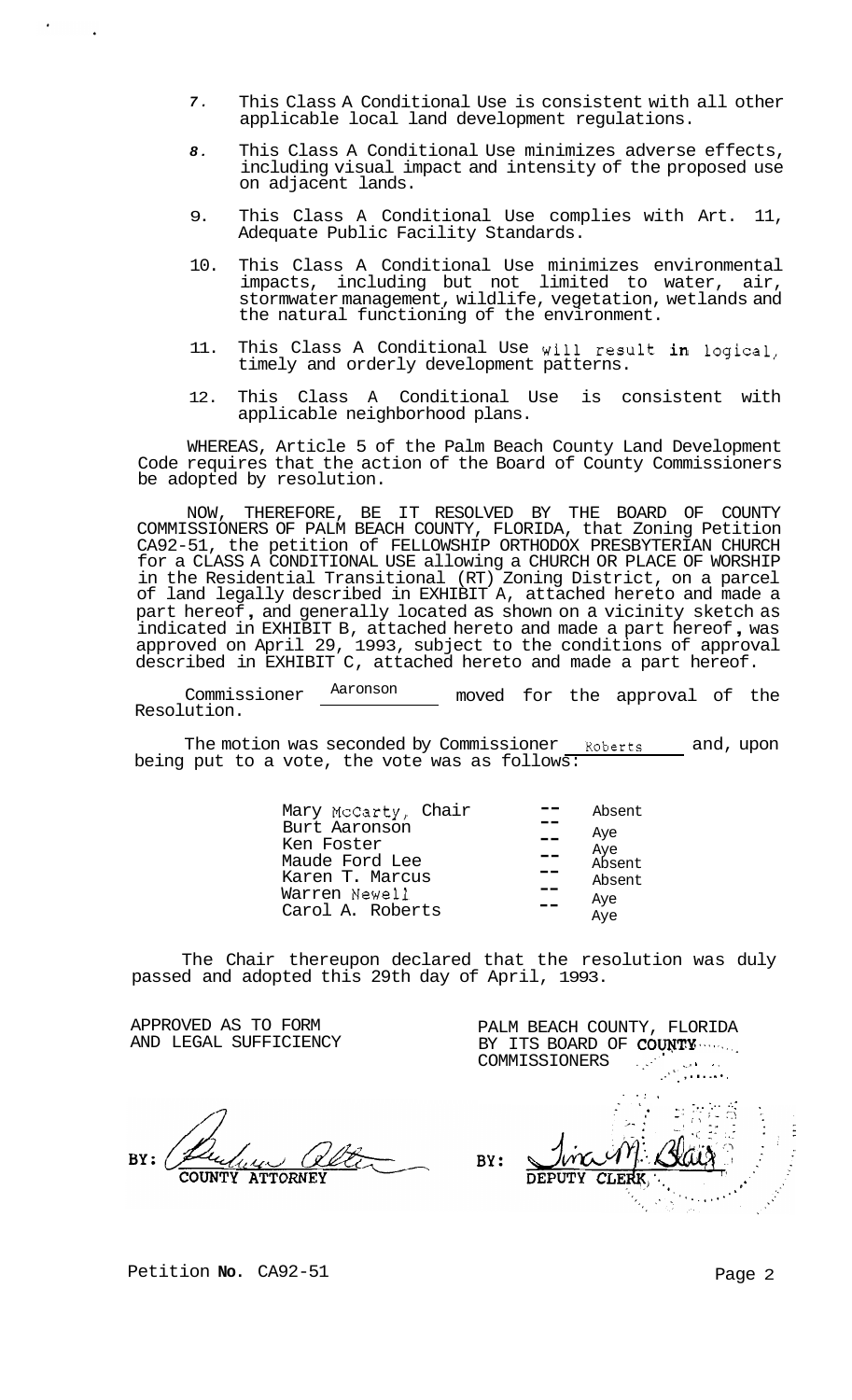# **EXHIBIT A**

# **LEGAL DESCRIPTION**

East 1/2 of the Northeast Quarter of the Northeast Quarter of the Northwest Quarter, Section 11, Township 45 South, Range 42 East, except the North 56 feet, East 70 feet, and the South 30 feet thereof for road and/or canal purposes, Palm Beach County, Florida (also known as Lot 1, Block 8 **Of** the unrecorded Plat of Palm Beach Ranches.)

 $\hat{\mathcal{A}}$ 

 $\bullet$ 

 $\omega_{\rm{c}}$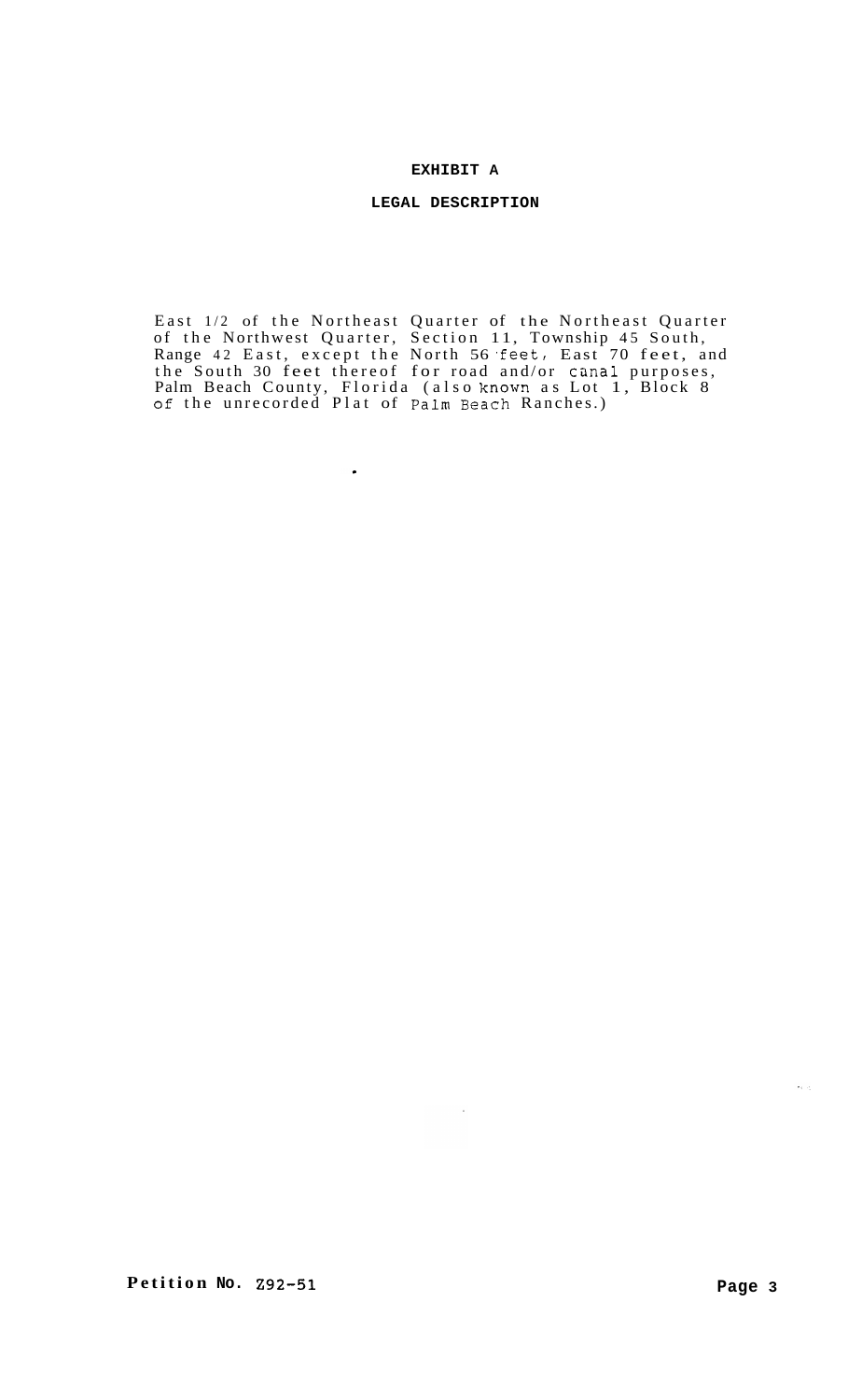# **EXHIBIT B**

# **VICINITY SKETCH**



**Petition No. 292-51**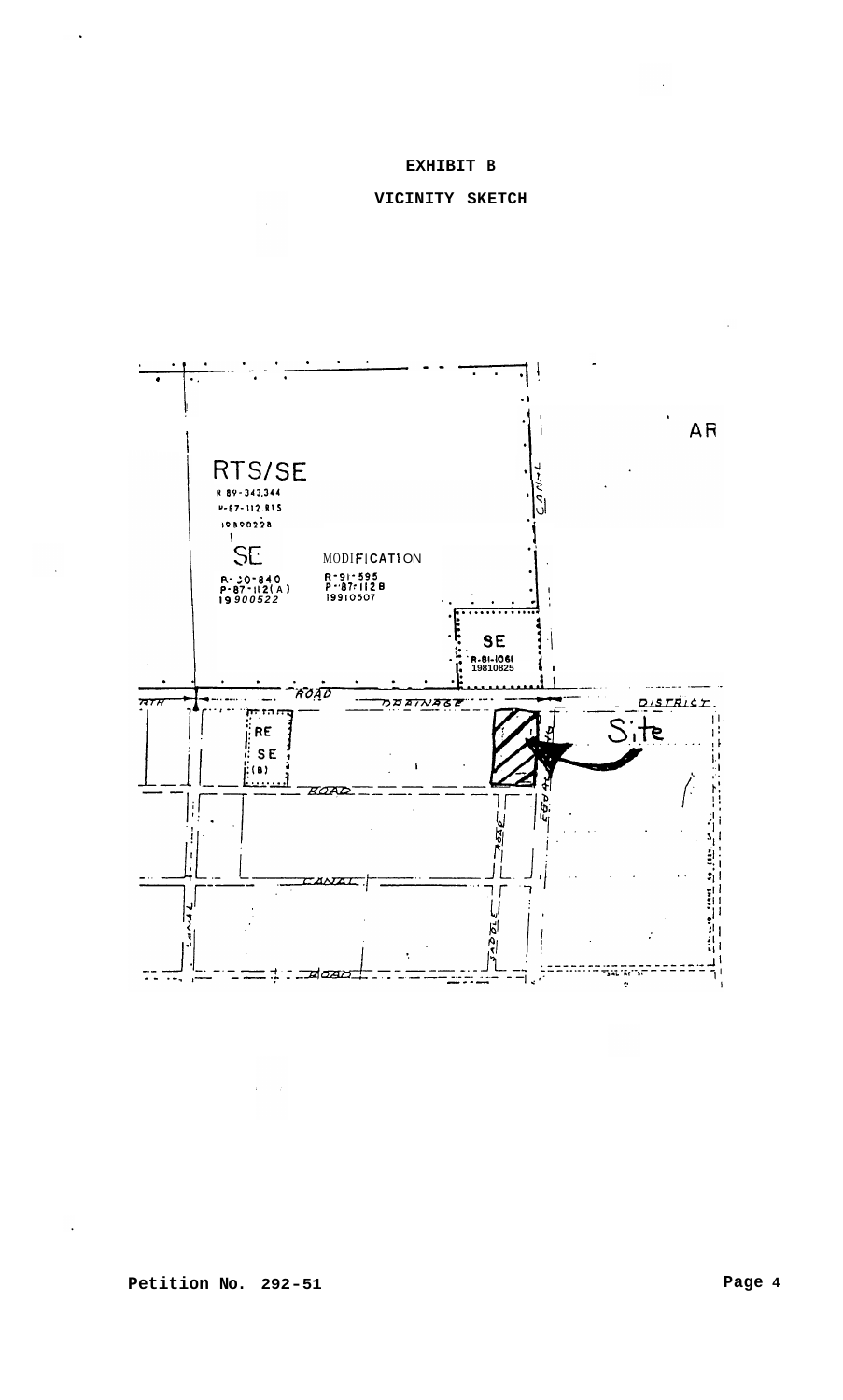#### EXHIBIT C

# CONDITIONS OF APPROVAL

#### A. BUILDING AND SITE DESIGN

- **1.** Total gross floor area shall be limited to a maximum of 18,800 square feet. Additional square footage nay be allowed pursuant to Article **5.4.** E. **13** (Minor Deviations) . (CODE ENFORCEMENT)
- 2. The minimum setback for all structures adjacent to the north, south, and west property lines shall be forty **(40)**  feet . (BUILDING/ ZONING)
- 3. The sites parking shall be redesign to accommodate as many native trees as possible. (ZONING/ERM)
- **4.** The existing wooden fence along the south propert $\gamma$  line shall be removed prior to issuance of the first certificate of occupance **(CO).** (BUILDING/ZONING)

### B. DUMPSTER

- **1. All** areas or receptacles for the storage and disposal of trash, garbage or vegetation shall:
	- a. Not be located within fifty *(50)* feet of the south or west property lines, and shall
	- b. Be confined to areas designated on the site plan and shall be screened by a solid opaque enclosure. The open end of the enclosure shall have an obscure, opaque gate.
	- c. All exterior sides of such enclosures, except the open end, shall be landscaped with thirty-six (36) inch high shrub and hedge material planted twentyfour **(24)** inches on center. This provision shall not apply to litter containers provided fcr the convenience **of** pedestrians. (BUILDING/ZONINc;)

# *C.* HEALTH

- **1.** prior to site plan certification by the Development Review Committee. The petitioner shall submit **to** the Health Unit an application and engineering plans to construct a non community drinking (potable) water  ${\sf {iupply}}$  system. (HEALTH) (HEALTH)
- **2.** Prior to site plan approval by the Development I!eview Committee. The petitioner shall submit to the Health Unit an application and engineering plans to construct im onsite wastewater disposal system. (HEALTH)

# **D.** LANDSCAPING - GENERAL

- 1. prior to site plan certification by the Development Review Committee, the petitioner shall revis€! the landscape tabular LL, **bil** thd Site plan to r€.fleCt conformance to minimum Landscape Code requirements and **all** landscape/vegetation preservation conditiors of approval. (ZONING)
- **2.** The required perimeter landscaping and buffering shall be installed prior to the issuance of the certificate of occupancy for the first phase.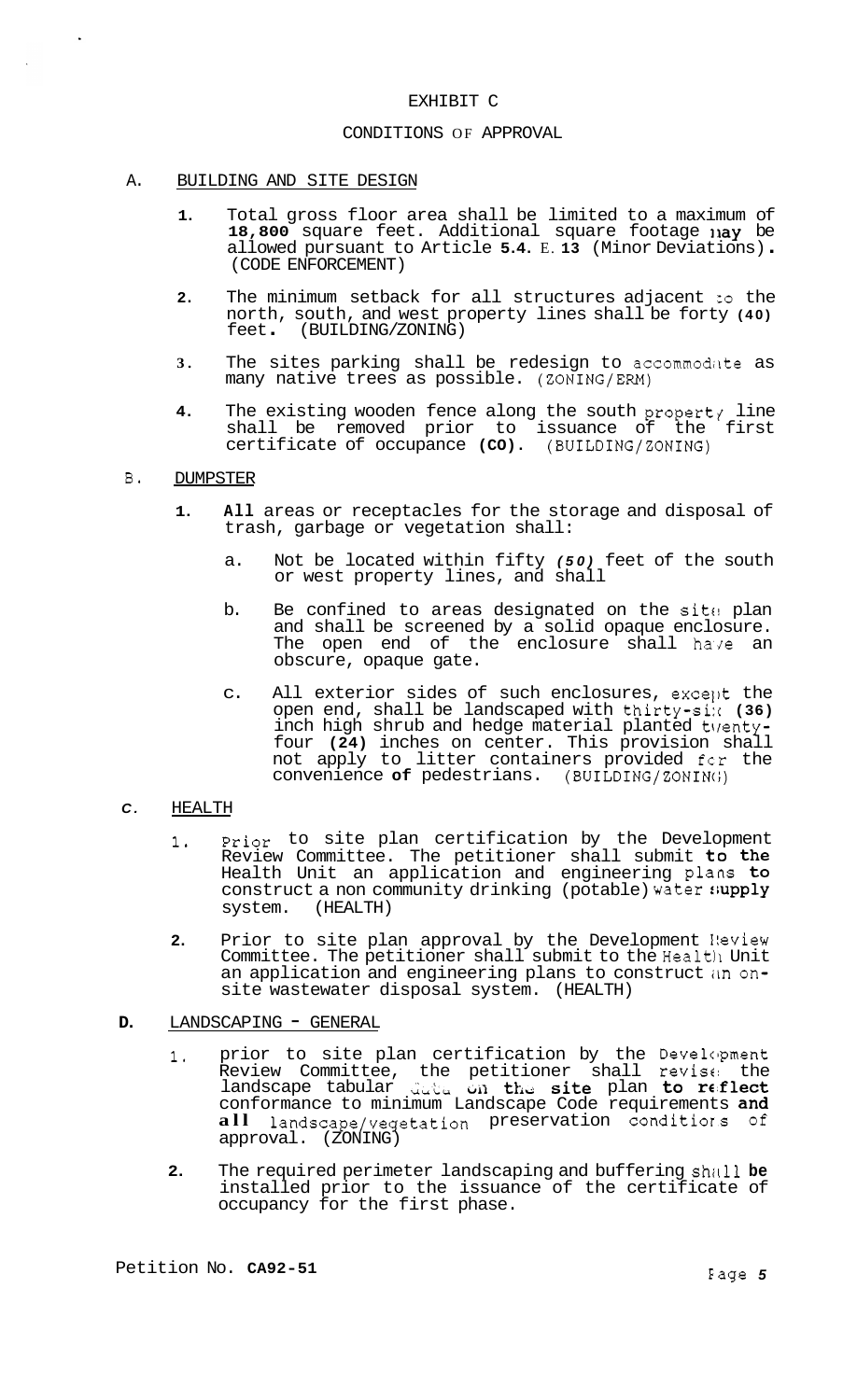**3.** All Trees required to be planted on site by this approval shall meet the following minimum standards:

| a) Height  | Fourteen (14) Feet.                 |
|------------|-------------------------------------|
| b) Caliper | Three and one $half$ $(3.5)$ inches |
|            | measured at four and one half (4.5) |
|            | feet above grade.                   |
| c) Canopy: | Average seven (7) feet diameter     |

#### **E.**  ENGINEERING

**1.** Concurrent with Phase I1 of the project, the property owner shall relocate the existing entrance to the site to align with the existing median opening and shall construct a left turn lane east approach on Hypolux3 Road at the project's entrance road, subject to approval by the County Engineer. (ENGINEERING)

### F. LANDSCAPING - INTERIOR

- 1. Landscaped divider medians shall be provided between all abutting rows of parking spaces. The minimum wiclth of this median shall be five **(5)** feet. One native 1:anopy tree or two native palm trees and appropriate ground cover shall be planted for each thirty **(30)** linea:: feet of the divider median, with a maximum tree spac:.ng of sixty **(60)** feet **on** center. (ZONING)
- 2. Prior to site plan certification, the site plan shill be amended to indicate typical landscape island and divider median planting details, subject to approval **ky** the Zoning Division.

### *G.* LANDSCAPING ALONG THE SOUTH AND WEST PROPERTY LINES

- **1.** Landscaping within the required buffer along the south and west property line shall be upgraded to include:
	- a. A minimum ten (10) foot landscape buffer shall be provided;
	- **b.** One (1) native canopy tree planted for every wenty **(20)** feet, not to exceed thirty (30) fezt on center;
	- c. One native palm tree for each thirty **(30)** :.inear feet of frontage; and
	- d. Forty-Eight **(48)** inch tall hedge or shrub ma4:erial planted twenty-four (24) inches on center at installation and shall be maintained at seven1:y-two **(72)** inches within one **(1)** year. (ZONING)
- 2. Subject **to** approval from the Zoning Division, ex:.sting vegetation may be counted toward meeting these requirements for all required landscape areas whene the preserve area abuts the south and west property lin is and where native vegetation can be preserved or transplanted. (ZONING)

#### **H.** LANDSCAPING ALONG THE NORTH AND EAST PROPERTY LINES

- **1.** Landscaping and buffering along the north and east property lines shall be upgraded to include:
	- a. A minimum Fifteen (15) foot wide landscape huffer strip;
	- b. One twelve **(12)** foot tall native canopy tree shall be planted on the outside of the fence, hecIge,or combination of both, for every twenty *(20)* feet, not to exceed thirty **(30)** feet on center; ancI,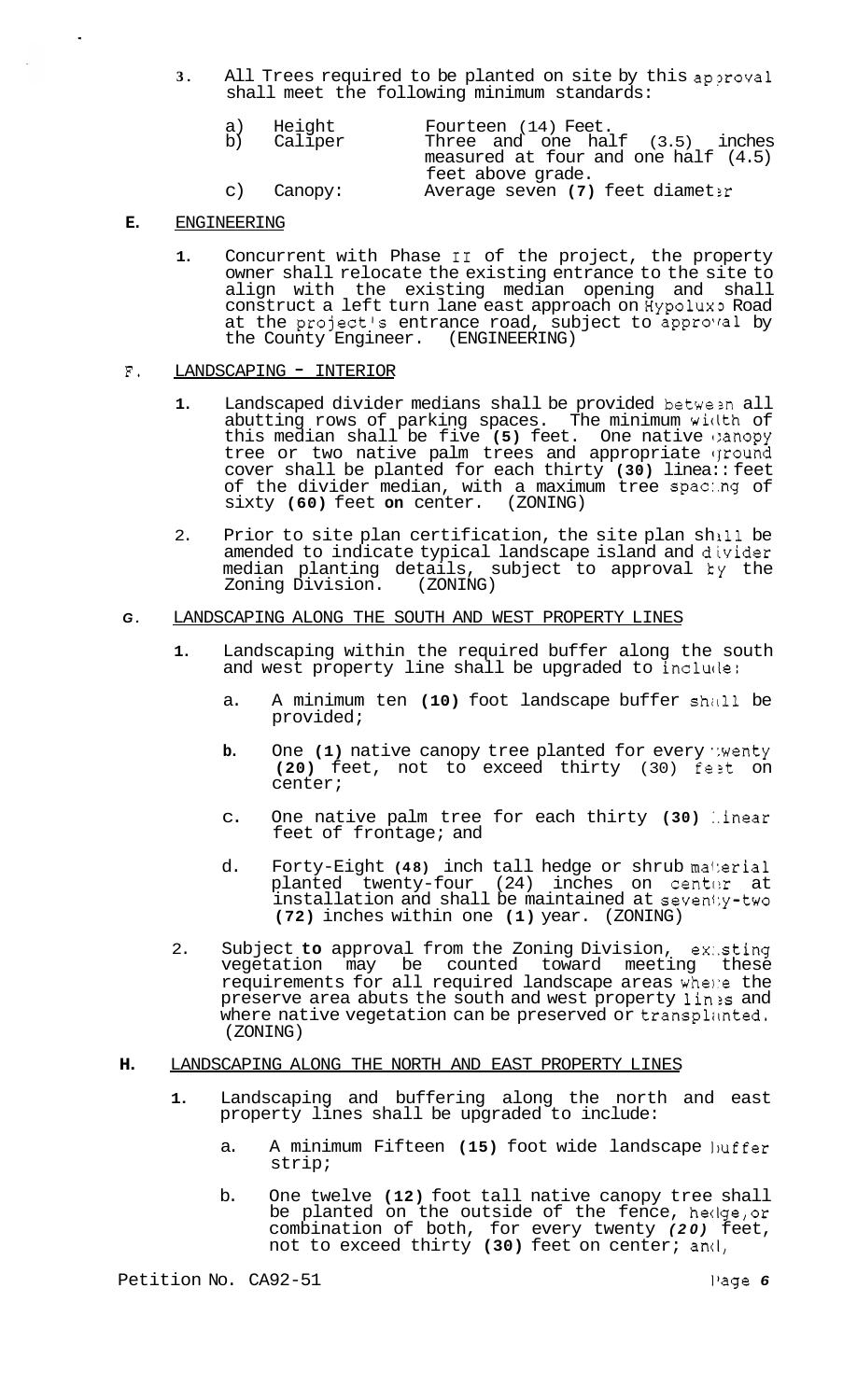- c. One native palm tree for each thirty **(30)** linear feet of frontage. (ZONING)
- **2.** Existing vegetation may be counted toward meeting these requirements for all required landscape areas whe::e the preserve area abuts these property lines, and where native vegetation can be preserved or transplanted. (ZONING)
- 2- Existing vegetation may be counted toward meeting these requirements for all required landscape areas whene the preserve area abuts these property lines, and where native vegetation can be preserved or transplanted. (ZONING)

#### I. LANDSCAPE WITHIN MEDIAN

 $\langle \cdot \rangle$  .

**1.** Prior to issuance of the first building permit, the petitioner shall apply to the Palm Beach County .<br>Engineering and Public Works Department for a permit to landscape all adjacent median(s) of all abutting rightsof-way. When permitted by Palm Beach County Depaltment of Engineering and Public Works, landscaping shall consist of a minimum of appropriate ground cover. All landscaping and maintenance shall be subject to the standards as set forth by the Palm Beach County Engineering and Public Works Department. All lancscape material may be selected from the following list:

Ground cover:

Wedilia Bahia Grass

Alternative species may be allowed subject to approval by the County Engineer. All plant material shall be installed and selected according to xeriscape principles and shall conform with the following:

- a. All plants shall be container grown or field collected and transplanted from the project site.
- b. All plantings shall be done in accordance with detailed planting plans and specifications *':o* be submitted and approved by the County Engineer concurrent with Site Plan certification. (ENGINEERING)
- 2. Phase II of the development shall include the required median landscaping, and irrigation shall be the perpetual maintenance obligation of the petitioner and its successors, legal heirs or assignees or duly established Property Owner's Association and/or Homeowners's Association, and shall be installed on or before isslance of the first Certificate of Occupancy or filing *0:;* the first plat, whichever occurs first. (BUILDING/ENGINEER Zoning)
- **3.**  Declaration of Covenants and Restriction Documents shall be established or amended as required, prior to receiving the first building permit or filing of the first. **Ilat,** whichever occurs first, to reflect this obligation. Maintenance shall be in accordance with the i:;sued permits. (BUILDING/ENGINEERING - County Attorney)